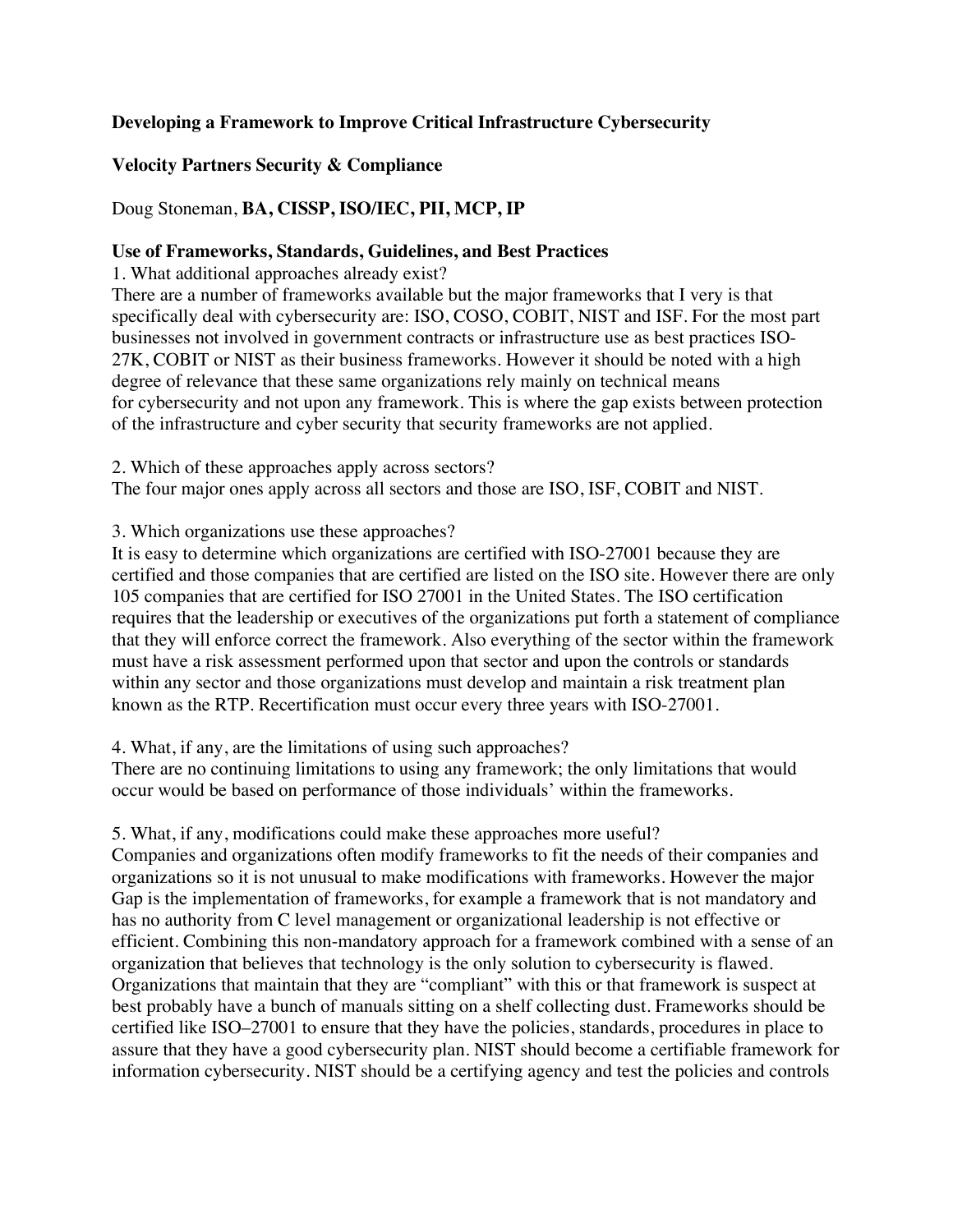of an organization that wished certified. NIST could also recertify so organizations could remain NIST certified instead of NIST compliant.

6. How do these approaches take into account sector-specific needs?

Frameworks are about business needs and building a mature business practice in sectors e.g. cybersecurity, asset protection and incident management for business needs within the mature business model. Risk assessment and management are business requirements as is the assessing of the costs of technologies. Each business need affects a sector and must be addressed by these business requirements within the business model and its practice.

 development process or voluntary program? 7. When using an existing framework, should there be a related sector-specific standards

Voluntary program(s) do not in the current cyber environment and neither do voluntary "guidelines" or "standards'. Most business frameworks or standards that have successfully implemented are mandatory in nature either by law, executive order or industry mandate. An excellent example is PCI and PII. PCI a financial standard for the payment card industry, if you want to play in that arena you have to be certified in PCI through and industry-standard. PII which is Personally Identifiable Information is about identifying and protecting the personal information of customers and clients, the PII standard is enforced by laws and government regulations and standardized requirements for contractors, military and presidential mandates. It is very expensive for companies to develop policies needed to enforce any sector of specific standards and build the controls that are derived from those policies. Implementation is also very expensive and time-consuming; it requires the employees of the organization to change what they are doing and in some cases is very specific. Faced with this change is it any wonder that implementing a new framework is difficult for organizations to do.

8. What can the role of sector-specific agencies and related sector coordinating councils be in developing and promoting the use of these approaches?

A good example of this is the international standards organization they play a very large role in sector specific agencies and related sector coordinating councils for ISO-27001. Along with new white papers on specific guidance for sectors and additional schedules for assessing specific areas coordinating council's very helpful providing guidance and directives for business units.

### 9. What other outreach efforts would be helpful?

 the bottom line is that technology alone will not be enough to protect companies or organizations. Specifically for NIST explaining the difference between a mature business model and its advantages for the cybersecurity sector, explaining that technology alone is not the complete answer; that technology must be combined with the business model that is effective and efficient and has the flexibility and scalability to meet cyber security threats. An analysis of past cyber crime(s) in the cybersecurity sector has shown the technology offers limited protection and that

 companies buy. The race between security professionals and the Hacktivists infrastructure a.k.a. The hackers in the fraudsters are using ever more sophisticated techniques; malware has been reported inserted in some preproduction PCs and other hardware that consumers and hackers, fraudsters, organized crime, and unfriendly governments, are engaged in a war of information; and much like the cold war it is move and counter move with collateral damages to the economies of nations.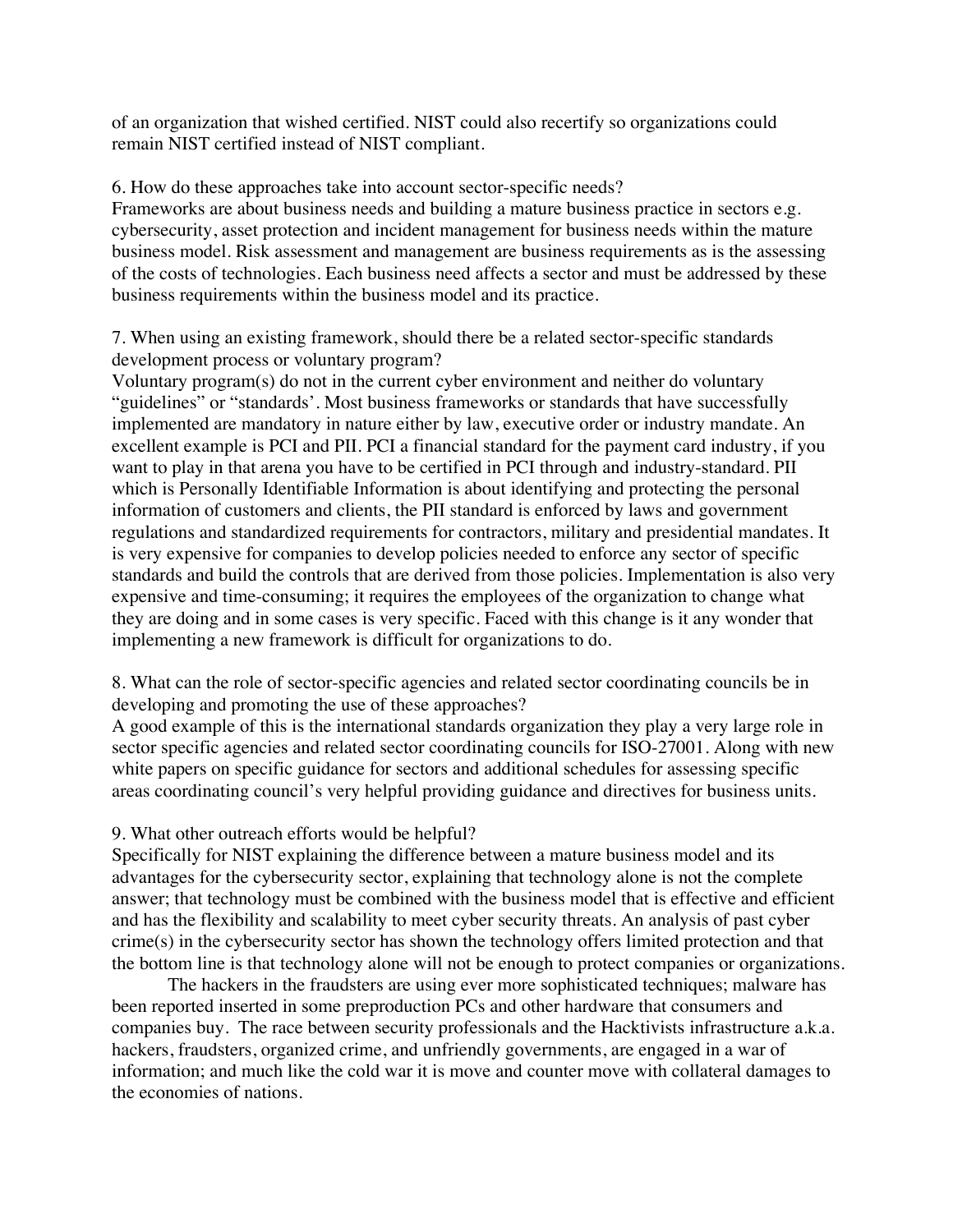risks). Companies and government agencies are reactive in nature, there are no strategic plans However this is reactive in nature and is not a trending analysis about where the Hacktivists This example buttresses concerns that critical national infrastructure and the Western part of the In a landscape of breached security and defeated encryption the typical reactive technological security infrastructure response is that more technology is the answer to threats and that one more layer of security technology will solve the security issue. It is that very nature of the reactive security industry and the focus on technology that is the scale and scope of the problem. According to Price Waterhouse Cooper (PWC) cyber crime is a global crime and in 2012 PWC ranked it as one of the top four global crimes in the world and that one quarter of the organizations surveyed were victims of some sort of cyber crime. [1] However as with any Global contest, to win or at least counter, it must be fought with a strategic plan that has specific objectives and is organized, flexible and not reactive. Hacktivists technology is driven by innovation; incidents of hacking are "technology-driven innovation" and are entrepreneurial in nature it is a crime of opportunity. The hackers did not invent internet protocols, the Internet or even the code they use in hacking; they are opportunists, taking advantage of existing technology and using it in new ways, hence innovators and entrepreneurs (people who take nor are there any specific goals that can be identified as to what comes next. The United States Federal government and Congress funded and anti-cyber division in 2010 to protect the information technology infrastructure of the United States. This division is known as the National Cyber Security Division (NCSD). The objectives stated on their website are to protect the cyber infrastructure and the goals listed on their website are to build and maintain an effective national cyberspace response system, and to implement a "cyber risk management program" for the protection of the critical infrastructure. These two objectives are very broad in scope and are of course reactionary e.g. a response system for what, responding to whom, what is the endgame? A "cyber risk management program" to protect the infrastructure, power plants, dams, transportation systems, interstate highways, and water systems, all of these are real systems they exist in the real world. How does one in effect create a "cyber-risk" management program" if one has no control over the business management systems that run them? This is reactive in nature and the Goals are quite vague about the overall responsibilities, goals and objectives. The NCSD may indeed represent ongoing technical and tactical information to federal government agencies like the FBI, CIA, NSA, NTSB and others and may assist in investigations and information warehousing information about existing and current threats. community is going, what their goals are, the kinds of tools will they will be using in this future. Who will be cooperating with them not to mention how to find and defeat them? An example of this is "The management Risk Program" in the public release at the Black hat security conference held the week of July 23, 2012. Reuters international published a story about web connected industrial controls stoke security fears. This article is about a Kansas agricultural concern, the owner left the wind power generation system connected to the Internet without any password protections despite warnings from the Canadian manufacturer endurance when power. The vulnerability left exposed industrial controls many of them in critical facilities wide-open. country is more vulnerable to hacking attacks now than two years ago despite its status as a top cyber security priority for the White House. [2] This is an example of a "cyber-risk" management program" having no control over the business management systems that run them.

The latest research indicates that specific sites that are visited or used by prospective targets of opportunity are used as "stepping stones" to conduct attacks against these targets. This intelligence reported by RSA shows complex planning on the part of the hackers choosing a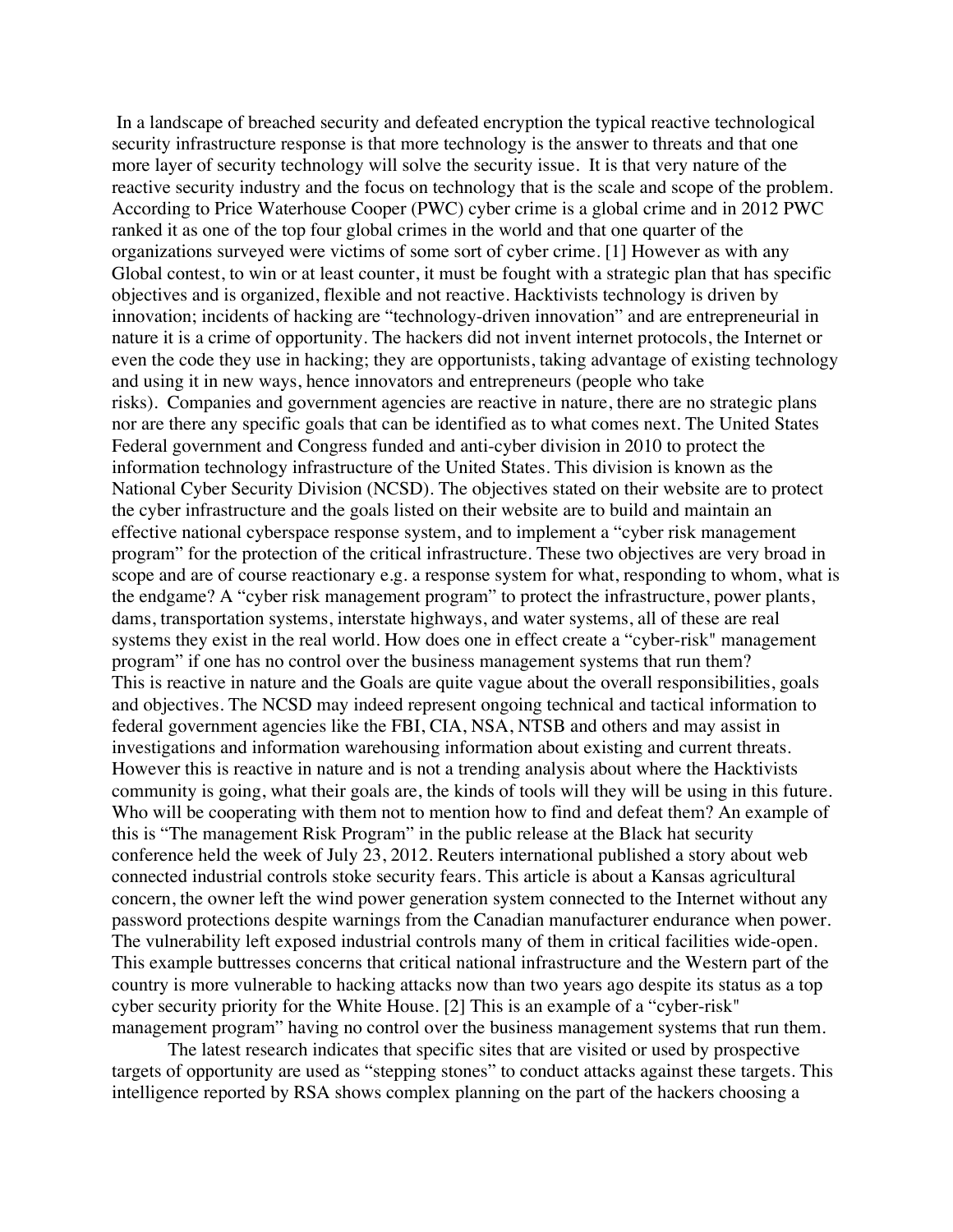compromise until an outside party notifies them; [5] furthermore this same research indicated compound "man in the middle" or a "false flag" type of attack to gain Intel and information using a web-site trusted as harmless to inject malware. [3] Internet content provider Google detects 9500 malicious web-sites daily. [4] When one considers that most of these websites are unaware that their company web-sites own unwitting employees have been compromised, it is obvious that this type of attack will expand in the future. Recently (2012) new research from Forrester has reported that an estimated 80% of the owners of these websites are not aware of the that this injected malware site lasts a very short time. A study by the Anti-Phishing Working Group (APWG) found that "40% of cases phishing pages are removed from sites within 24 hours after they were planted and close to 60% of the respondents claim to have taken down the malicious websites within 2 to 3 days." [6]

This type of complex planning demonstrates an overall flexibility on the part of the hackers and very fast timeline of the hack taking advantage of opportunities available on website's lack of monitoring, for hackers this represents a target rich environment. These tactics represent an issue for a non-technological response for security; it demonstrates that policies and procedures for monitoring the technology that is used for security are not in place or not complied with; when policies and procedures are not followed bad things can happen whether it is a company, industries or governments.

 identify at rather than what it looks like. [8] The hackers in the fraudsters are using ever more sophisticated techniques; malware is becoming more sophisticated and attacks are more strategic in nature and less random. Google and the international Computer Science Institute warned that the so-called drive-by downloads are becoming the attack of choice. Of the 77,000 malicious URLs Google identified carrying malicious payloads, it found that there were two toolkits used, "Blackhole" and "Incognito". [7] It is very important that policies and procedures be developed to meet this complex and strategic formulation of attack, not having strong policies and valid procedures that are derived from those policies makes any organization vulnerable to these types of attack. Not having strong policies and good procedures in a good security practice can produce some extreme results. It is clear that the attackers are now using automated malware as a complex methodology in their attack scenarios. This means that the augmentations and changes in the attack no longer have any human operating it is created by an automated program much like any other automated program that you might use for say document publishing database searching or any logical query or all logarithmic substantive programming. AV technology is signature-based, this is of course reactive, a signature once found in the wild piece of malware running is identified a signature of that malware is constructed and it is put into an update in the AV technology. This reactive type of antivirus is insufficient and outpaced by automated malware technology, so blocking in eradicating that malware is now not possible. A good example is the "zero – day" malware which is being constantly changed and updated there can be no signature to this type of attack; rather a behavioral analysis must be performed to identify the vectors of the attack and the attacking malware. It now becomes imperative that looking at what the malware is doing or has done to

 reactive it is proactive. If a company does not have policies or procedures or those policies and It now becomes imperative that policies and the derived procedures must be in place for the IT security professionals watching for the possible or probable attack, behavioral type procedures can be put in place to identify these kinds of attacks, and this type of constant monitoring is not procedures are not followed bad things can happen.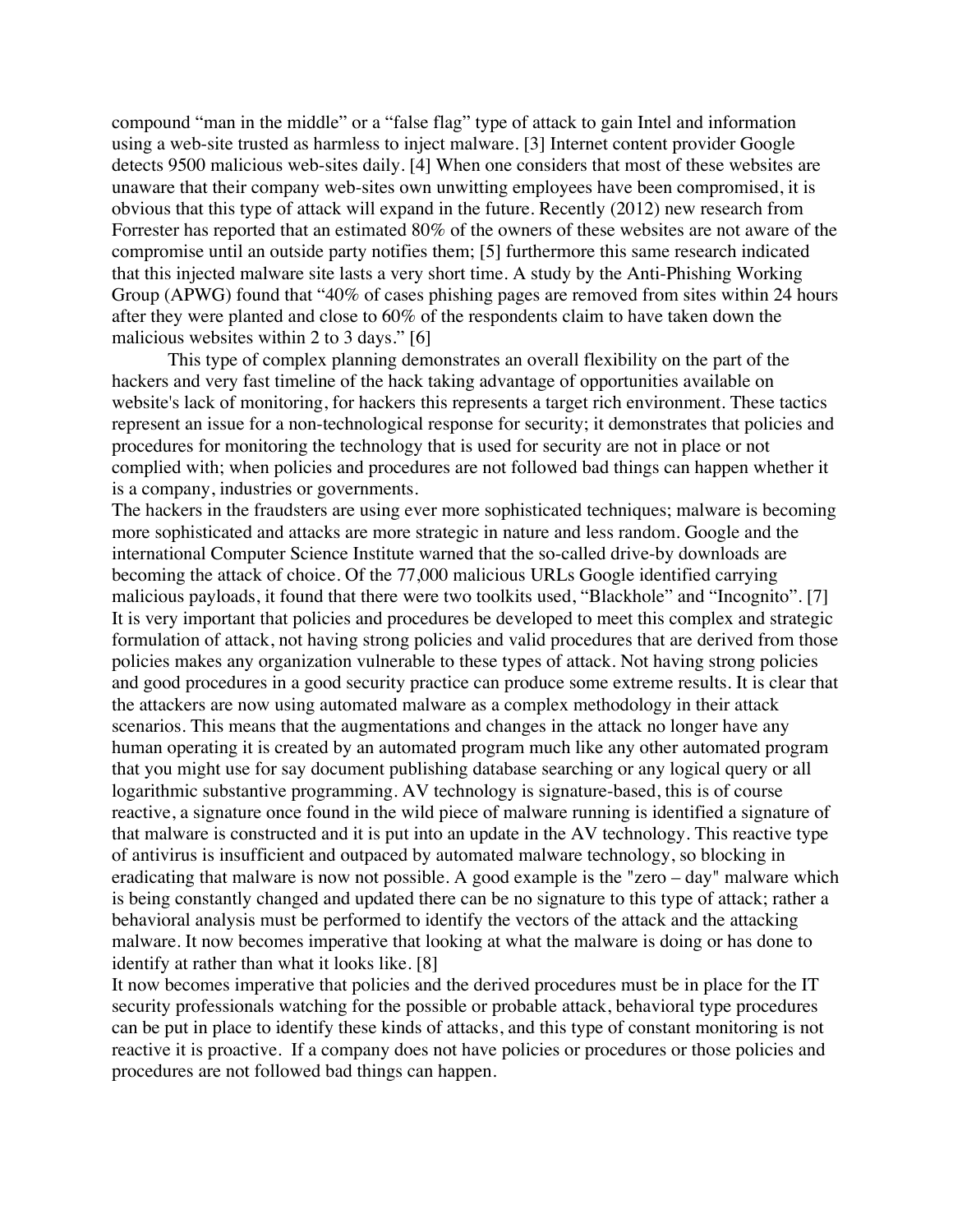what can happen when policies and procedures or both are not followed. However in October 2012; [9] The link to the study is in the reference number 10.[10] The breach caused There are indeed many examples of this there is not time or space in this article to list them all, so a few examples of the nature of this concept will be examined. Two of the examples are from industry and one is from government, intelligence specifically, the government example is a procedural error from policy where people died. This is not to say that when one does not follow policies and procedures in the company people will die it is to underline the serious nature of government specifically in the intelligencer arena if you ask any intelligence officer from a local police department or to the CIA they will tell you if they make a mistake people could die. In industry it's rare that people died from a mistake of not following policies and procedures however the costs are very high, \$3.7 million per incident or breach in the net diligence study per incidence of \$3.7 million is an 18% increase from 2011 which further confirms the data that explains why number of breaches is dropping but the cost of breaches are rising. There is only one explanation and that is that the attacks are more concentrated more complex and automated and that strategically the number of the attacks will drop the costs an**d** success of these attacks will rise.

 build a mature business model and provide flexibility, efficiency and scalability for a business integrate. The ISO 27001 model which is basically the same idea as RDMAICI only ISOs model These accounts are just a few of the documented attacks and weaknesses of our technology based protections. With increased attacks the cybersecurity sectors under pressure and rising costs technology will not protect you for you are up against a committed opponent was willing to adjust their tax with technology so technology as a defense is not effective. What is effective is a framework that applies a mature business model to the cybersecurity sector it applies policies, standards and procedures that must be followed. There are plenty of models for this that may model for risk management. There is a meta-framework which defines, simplifies, protects, monitor, report and at the center is your repeatable reliability. There is SIX Sigma's DMAIC which is: designed, measure, analyze, improve, control cycle, this was later expanded to RDMAICI are: recognize, define, measure, analyze, improve, control, standardize and is shortened to PDCA which is: plan, do, check and act. The scope of COBIT is based on the seven criteria which are: effectiveness, efficiency, confidentiality, integrity, availability, compliance and reliability.

All of these standards and frameworks purport to effectively do the same thing and cover some of the same controls for the most part. Any program that involves any kind of mandatory controls should be flexible enough to allow the company or organization's to select the framework that fits their business model there are many frameworks out there to select from and hence should not represent a significant issue. It is clear that technology is not enough to provide security and to protect the United States infrastructure. In terms of cybersecurity the technology is not the complete answer however a mature business model that mature business model combined with technology is very important for a cybersecurity framework.

#### Citation Box

[1] Info security magazine, December 01, 2011, One quarter of firms hit by cyber crime, survey says. Source: http://www.infosecurity-magazine.com/view/22389/ onequarter-of-firms-hit-by-cybercrime-survey-finds/34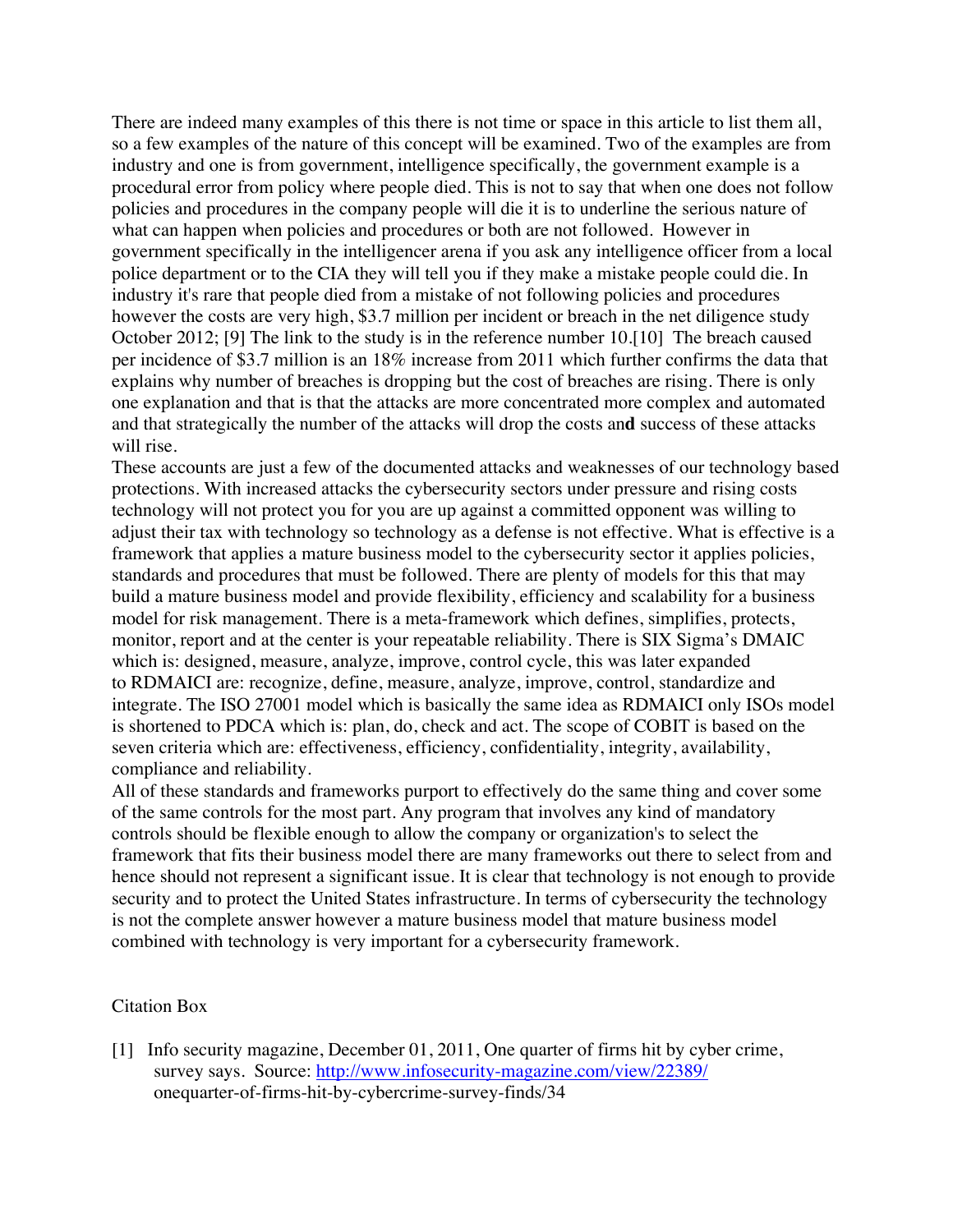- [2] Reuters (International) July 23, 2012, Web-connected industrial controls stoke security fears, Source: http:/www.reuters.com/article/2012/07/23/us-blackhat-industrialcontrolsidUSBRE86M14R20120723
- [3] Krebs on Security (Int)September 25, 2012 Espionage hackers target 'watering hole' sites**.** Source**:**http://krebsonsecurity.com/2012/09/espionage-hackers-target-wateringholesites/
- [4] Ars Technica (International) June 19,2012 Google bots detect 9,500 new malicious websites every day. Source http://arstechnica.com/security/2012/06/google-detects-9500-new-malicious-websites-daily/
- [5] Infosecurity (International) September 24, 2012, Most data breaches come From within. Source: http://www.infosecurity-magazine.com/view/28404/most-databreaches-comefrom-within/
- [6] Softpedia (International) September 19, 2012, Victims of phishing attacks unaware their websites are compromised, APWG finds. Source: ttp://news.softpedia.com/news/Victimsof-Phishing-Attacks-Unaware-Their-Websites-Are-Compromised-APWG-Finds-293391.shtml
- [7] V3.co.uk (International) October 2, 2012, Blackhole responsible for a third of drive-by download attacks. Source: http://www.v3.co.uk/v3-uk/the-frontline-log/2214082/ blackhole-responsiblefor-a-third-of-driveby-download-attacks
- [8] October 15, 2012, Wilson, Tim, Dark Reading (International) Next-generation malware: Changing the game in security's operations center. Source: http://www.darkreading.com/ security-monitoring/167901086/security/security- management/240009058/nextgeneration-malware-changing-the-game-in-security-s- operations-center.html
- [9] Tsikoudakis, *Mike* October 9, Business Insurance (International) Average insurance cost per data breach rises to \$3.7M: Study. http://www.businessinsurance.com/article/ 20121009/NEWS07/121009907
- [10] Greisiger, Mark, NetDiligence® , "October 2012, Cyber Liability & Data Breach Insurance C's laims, "A Study of Actual Payouts for Covered Data Breaches", Source: http://www.netdiligence.com/files/CyberClaimsStudy-2012sh.pdf

#### **Specific Industry Practices**

In addition to the approaches above, NIST is interested in identifying core practices that are broadly applicable across sectors and throughout industry.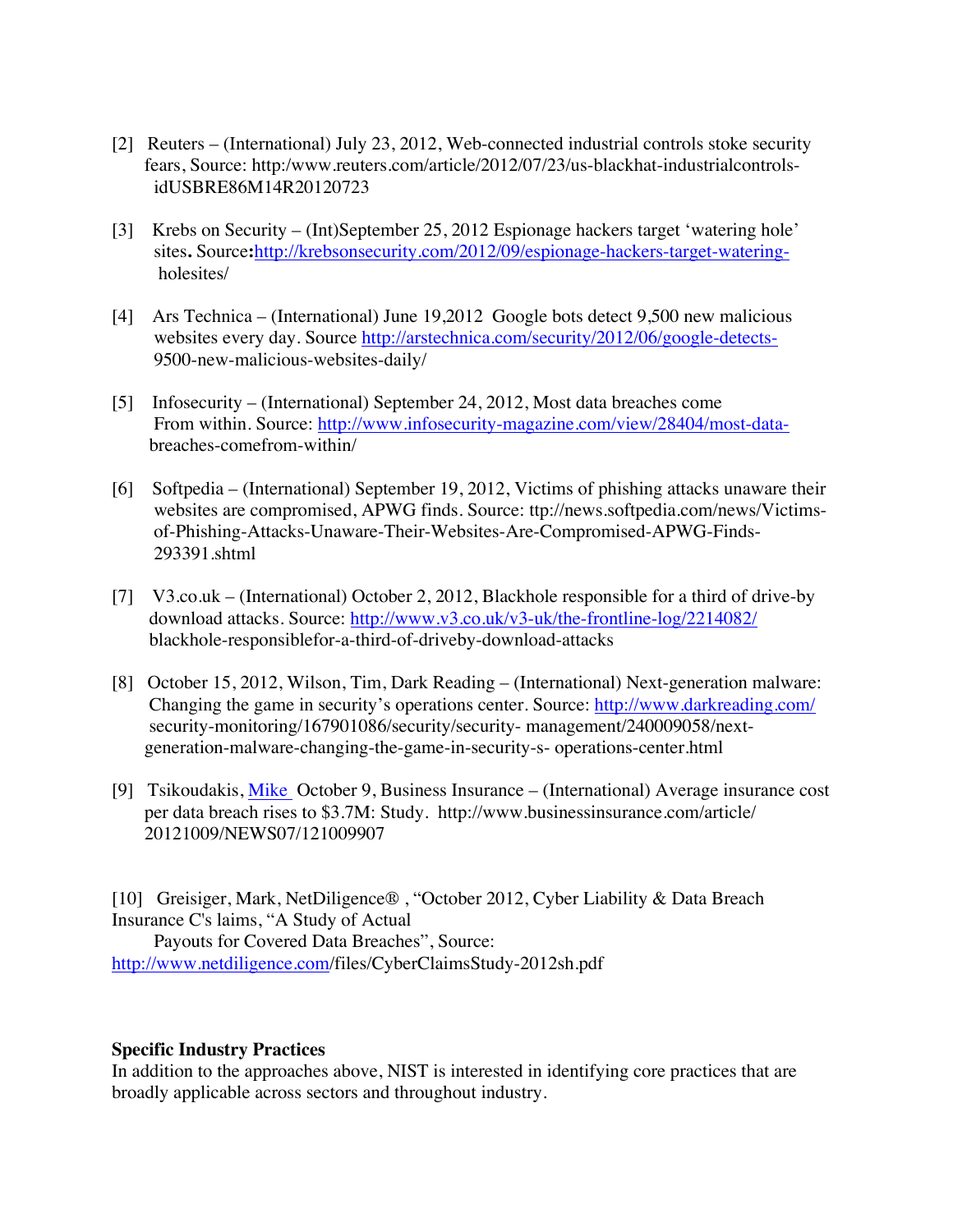NIST is interested in information on the adoption of the following practices as they pertain to critical infrastructure components:

- Separation of business from operational systems;
- Use of encryption and key management;
- Identification and authorization of users accessing systems;
- Asset identification and management;
- Monitoring and incident detection tools and capabilities;
- Incident handling policies and procedures;
- Mission/system resiliency practices;
- Security engineering practices;
- Privacy and civil liberties protection.

Overall there is a general separation of business operations and IT operations this separation is due to the belief that technology is the only answer to cybersecurity. That IT cybersecurity is a cost center and thereby are assigned as a non-business sector. Companies seem to fall into a separation of sectors of security and IT. If a survey was done with asking organizations; "*Is there a line between your information technology department and your information security department?*" I estimate more than 75% of the time the answer would be yes. Companies and organizations do a relatively good job of encryption key management however most companies use a 128 bit key bit encryption. Most experts in the field state that a 128 bit encryption key is not sufficient given the threats that are currently out in the cybersecurity area.

 common to find companies with sectors of identification and authorization to find users that are Identification and authorization of users, accessing systems, asset management, incident detection and tools and incident handling procedures are sectors where most companies fail. It is dead, gone for years, ex-contractors all still active in their systems with many cloned users in their active directory tree. Most companies have some kind of incident management plan but the plan is unrealistically simple, they believe they will not be a victim in an incident.

I would call system resiliency with companies and organizations a random sector, in most of the companies I've worked with I have found points of single failure. When these single points of failure were identified it was often met with a "we will deal with that later" attitude, of course that single point of failure almost always occurs. Then the company or organization spends a magnitude more money fixing the problem than the original cost of mitigation when the single point of failure was identified.

 departments against managers of security departments. This is a legacy from the 90s were As stated before security is often separated as a business unit from the information technology business unit, there seems to be resentment between the administrators and managers of IT systems engineers and administrators and IT personnel could do pretty much whatever they wanted when they wanted but it has no place in the current cybersecurity sector and serves no useful purpose. The alternative is that the company or organization is using a divide and conquer strategy for the cybersecurity and IT business units to pit them against one another for any number of reasons. Those reasons would be to reduce costs, to deflect responsibility away from management when failures and breaches occur to blame the IT and/or the cybersecurity sector. With the advanced of frameworks it is quite possible that the failure to fully implement a security framework can be blamed on the performance or lack there of from the IT and security departments. For whatever reasons one chooses there is a divide between the information